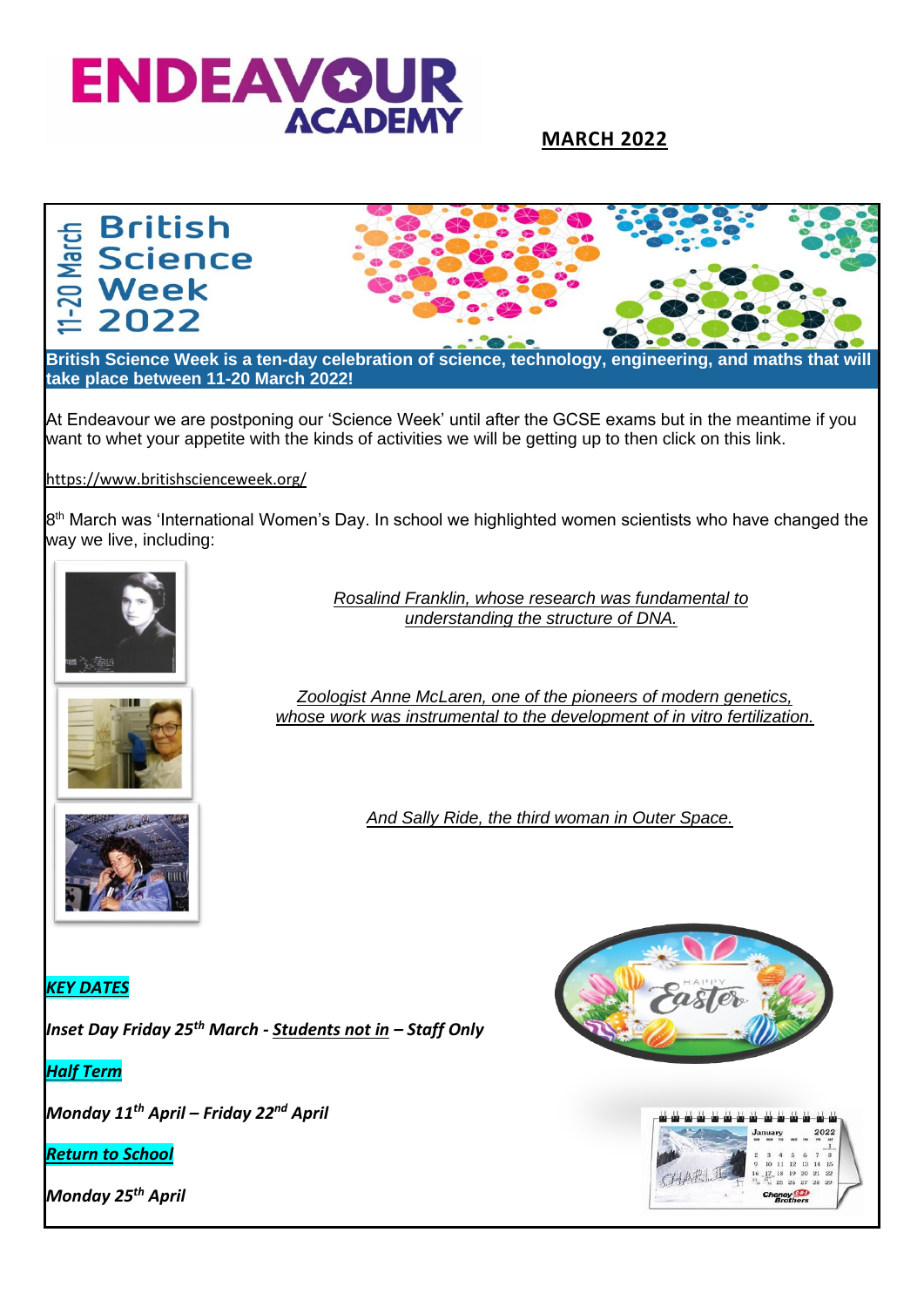#### **As part of employability, students have been working with Groundworks on a project called The Key Fund. The aim of the key fund is to:**

*Boost employability skills*

*Raise confidence*

*Give students the opportunity to plan, organise and take part in a social activity.*

*If students have been successful the school will receive £250 for the project.*

*The activities planned this year are:*

*Prom*

*Bowling and Italian*

*The life centre and food*

*If the school receives the money, it will go towards the student choice which at the moment is*

*The Prom and a meal out.*



*In order for the school to receive the £250, students had to present a presentation to a panel of judges and explain why they wanted the money and what they would use it for.*

*We are just awaiting to hear back if we have been successful, we will keep you all updated.*

**Year 10 Mock Exams – We are planning mock examinations for year 10 to take place after Easter, our provisional dates are w/c 2nd May and 9th May.** 

## **Exam Support for Parents / Carers Top Tips:**

#### *1. Find a good revision technique*

Every child learns in a different way, whether this be using flash cards, drawing mind maps, or comprehension.

Discussing with your child on what works best for them is important so they can learn effectively. If you struggle to identify what works best, speak to the learning mentors, or teachers to help!

#### *2. Encourage breaks from revision.*

It is essential to find a balance of relaxing and studying. This allows better concentration during study time, alongside easing anxiety and stresses.

Finding activities / techniques to do with your child which they enjoy and find relaxing.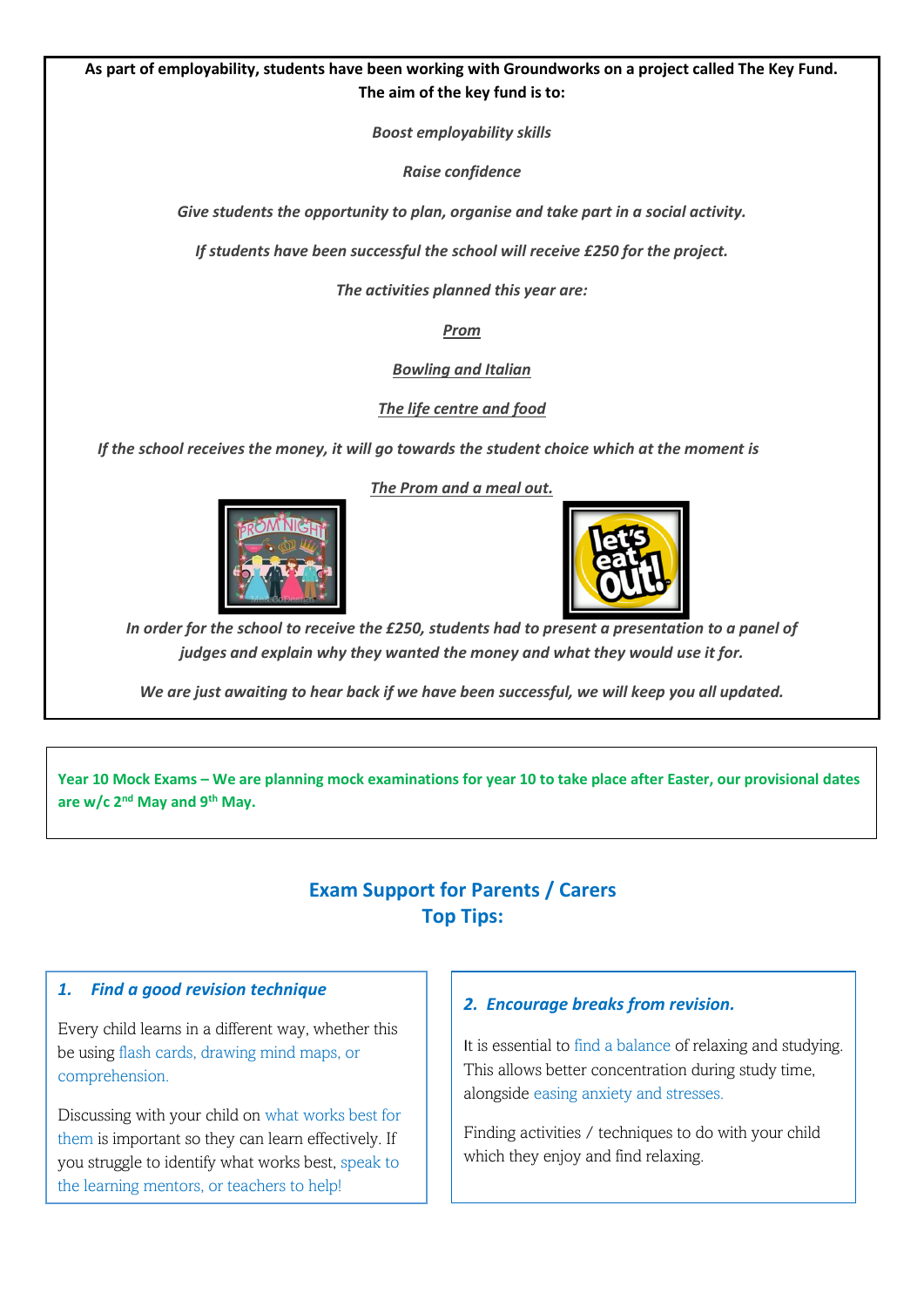#### *3. Provide Emotional Support*

Ensure you are encouraging your child to talk about any worries or stressors they may have. Reassure that their feelings are valid and normal.

Assist in providing solutions to some feelings – such as if they are feeling overwhelmed and struggling to concentrate, take them for a break such as a walk.

## *4. Remain Hopeful and Positive*

It is so important for children to believe in themselves during the exam period to achieve the best of their ability. Reinforce that you are and will be proud of them no matter what happens.

If you, or your child is suffering with stress or anxiety and cannot manage this, speak to your GP.

Exam Season is very stressful, for both students and parents. It is important everyone feels well supported.

We are here to help at Endeavour Academy with any concerns / worries you may have.

## **Exam Support for Students Top Tips:**

Ī

## *Finding a Good Revision Technique:*

Using *flash cards, drawing mind maps, or comprehension* Find what works best for you by trialling them all and discuss with your teachers on other examples!

 $\overline{a}$ 

 $\overline{\phantom{a}}$ 

## *Motivation Tips:*

- 1. *Make a timetable* set out what you are going to do each day and stick to it as much as possible.
- 2. Use *website blockers* to prevent you from going on social media while you are revising – Self Control / Cold Turkey. OR put your phone on Do Not Disturb.
- 3. *Leave yourself a treat* in random pages of textbooks – then when you get to that page you

have a reward!

## *Take a break!*

When you are revising, ensure you are taking *regular, short breaks!* This increases concentration and allows revision to be more beneficial to you.

Activities such as going for a walk, reading a book or talking to a friend are helpful.

This can decrease your anxiety and help you become grounded again.

Try not to compare yourself to what your friends are

## *Get some support!*

If you're feeling really worried or anxious, talk to friend, family member, or teacher! It helps to get it out of your system, and they may well be able to help by offering practical solutions to deal with exam stress.